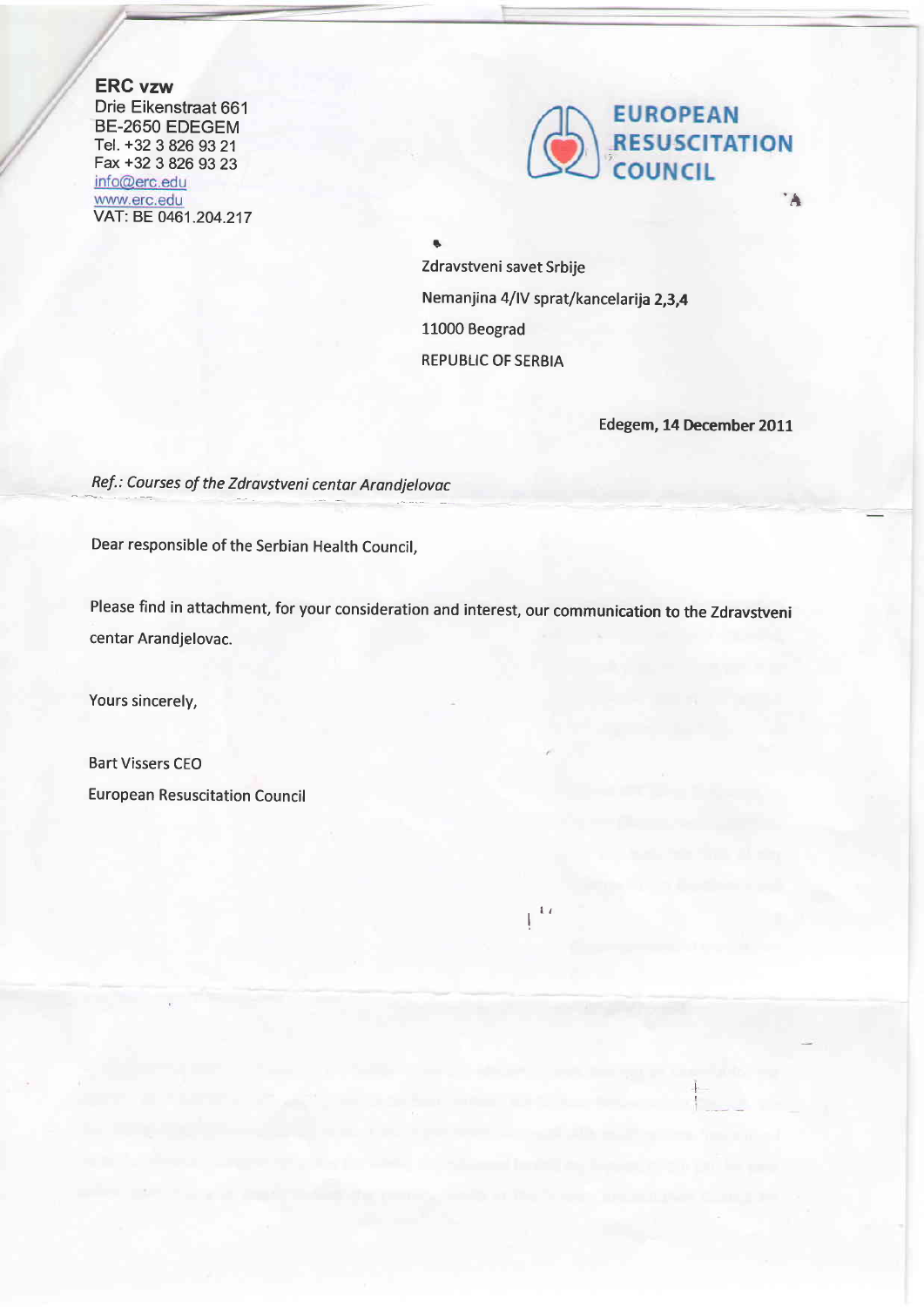## ERC vzw

Drie Eikenstraat 661 BE-2650 EDEGEM Tel. +32 3 826 93 21 Fax +32 3 826 93 23 info@erc.edu www.erc.edu VAT: BE 0461.204.217



dravstveni centar Arandelovac Kralja Perta I br. 62 34300 Arandelovac REPUBLIC OF SERBIA

Edegem, 14 December 2OIL

 $\mathbf{A}^{\dagger}$ 

Ref.: Courses of the Zdravstveni centar Arandjelovac

Dear responsible of the Zdravstveni centar Arandelovac,

We received a message from Serbia that you are using the ERC logo and 2010 Resuscitation Guidelines on your website, in your emailing (see attachment) and for your commercial activities. Please be aware that the ERC Guidelines are protected under international copyright law and that the reproduction of these is a prerogative of the ERC. You do therefor need our formal and written approval to reproduce these. We are not aware that we have given such approval, but if this would be the case, please provide us of a copy of such approval.

We strongly have the impression that you are commercially exploiting these ERC 2010 Resuscitation Guidelines, which is an activity which cannot be accepted or tolerated by the ERC, as these guidelines are intellectual property of the ERC and are publically available on the ERC websites, free of any charge. We therefor urge you to delete all copies of these ERC 2010 Resuscitation Guidelines and immediately cease the commercial exploitation of these. i ,

Please also be aware that we use a strict logo policy, in which only recognised partners of the ERC are allowed to use the ERC logo. I assume you have published it on your website not being aware of our logo policy. Again, Iwould like to urge you to delete this logo in the briefest delay possible.

 $\mathbf{L}$ 

As you have contacted thousands of physicians, we are concerned that this can be harmful for the reputation of ERC in Serbia and its official Serbian partner, the Serbian Resuscitation Council. We therefor demand you to send this contact list of physicians an email with rectifications. You should hereby offer your apologies for giving the wrong impression of having the support of the ERC for your online tests. You also should include the contact details of the Serbian Resuscitation Council for